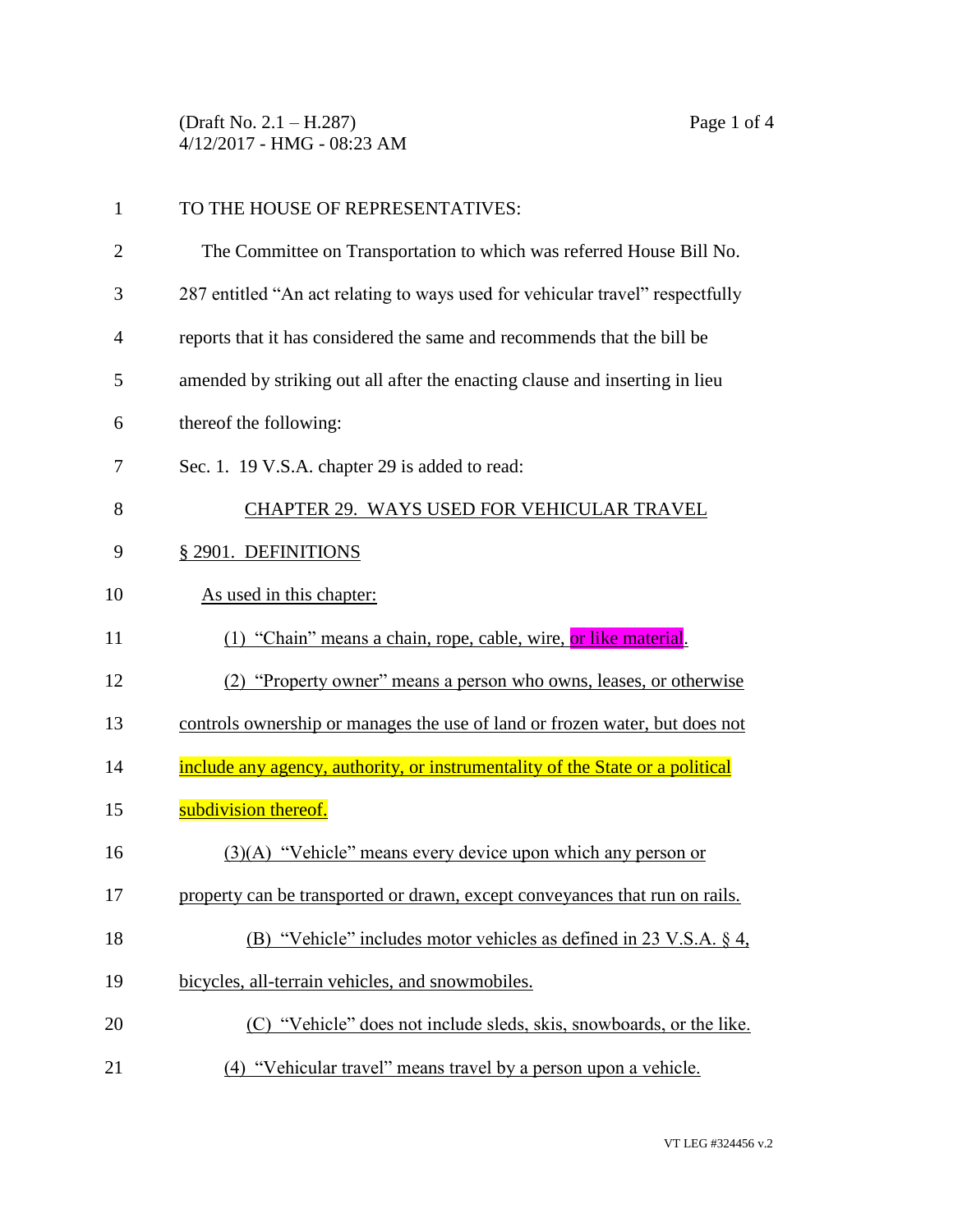(Draft No. 2.1 – H.287) Page 2 of 4 4/12/2017 - HMG - 08:23 AM

| $\mathbf{1}$   | (5) "Way" includes a strip of land or of frozen water of a property                  |  |
|----------------|--------------------------------------------------------------------------------------|--|
| $\overline{2}$ | owner.                                                                               |  |
| 3              | § 2902. WAYS USED FOR VEHICULAR TRAVEL; CHAINS; DUTY;                                |  |
| $\overline{4}$ | <b>CIVIL PENALTY</b>                                                                 |  |
| 5              | $(a)(1)$ A person who knows, or should know, that a way lawfully is used for         |  |
| 6              | vehicular travel and who causes to be installed a chain across all or part of the    |  |
| 7              | way at a height that may risk contact with a vehicle or individual upon a            |  |
| 8              | vehicle, shall mark the chain with flags, or other devices or markings, that are     |  |
| 9              | retroflective or otherwise readily visible in the presence of natural and artificial |  |
| 10             | light.                                                                               |  |
| 11             | (2) A property owner who knows, or should know, that a way on the                    |  |
| 12             | property lawfully is used for vehicular travel, and that a chain exists across all   |  |
| 13             | or part of the way at a height that may risk contact with a vehicle or individual    |  |
| 14             | upon a vehicle, shall:                                                               |  |
| 15             | $(A)$ maintain markings as may be required under subdivision $(1)$ of                |  |
| 16             | this subsection; or                                                                  |  |
| 17             | (B) cause the chain to be removed.                                                   |  |
| 18             | (b) A person does not violate this section if markings in compliance with            |  |
| 19             | this section are removed or detached and the person does not know or have            |  |
| 20             | reason to know of their removal or detachment.                                       |  |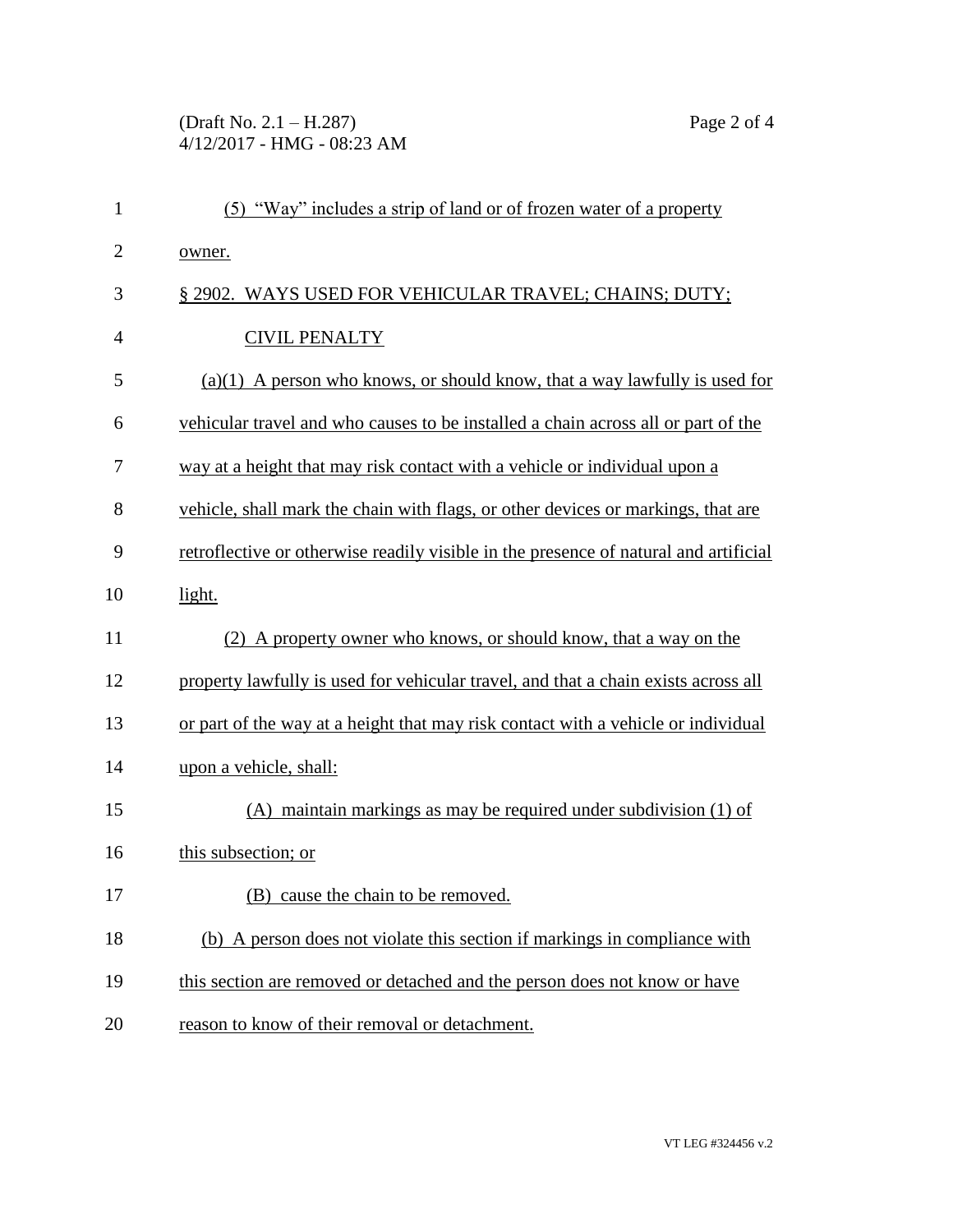(Draft No. 2.1 – H.287) Page 3 of 4 4/12/2017 - HMG - 08:23 AM

| $\mathbf{1}$   | $(c)(1)$ A person who violates this section shall be subject to a civil penalty |  |
|----------------|---------------------------------------------------------------------------------|--|
| $\overline{2}$ | of \$##.00.                                                                     |  |
| 3              | (2) An enforcement officer may not enter property solely to enforce this        |  |
| 4              | section, but may enforce this section if the officer entered the property while |  |
| 5              | exercising law enforcement authority for another violation of the law or while  |  |
| 6              | acting in a community caretaking capacity.                                      |  |
| 7              | (d) Nothing in this section is intended to modify the rights, duties,           |  |
| 8              | liabilities, or defenses available to any person under any other law.           |  |
| 9              | Sec. 2. $4$ V.S.A. $\S$ 1102 is amended to read:                                |  |
| 10             | § 1102. JUDICIAL BUREAU; JURISDICTION                                           |  |
| 11             | (a) A Judicial Bureau is created within the Judicial Branch under the           |  |
| 12             | supervision of the Supreme Court.                                               |  |
| 13             | (b) The Judicial Bureau shall have jurisdiction of the following matters:       |  |
| 14             | * * *                                                                           |  |
| 15             | (27) Violations of 19 V.S.A. § 2902, relating to chains across ways used        |  |
| 16             | for vehicular travel.                                                           |  |
| 17             | * * *                                                                           |  |
| 18             | Sec. 3. EFFECTIVE DATE                                                          |  |
| 19             | This act shall take effect on July 1, 2017.                                     |  |